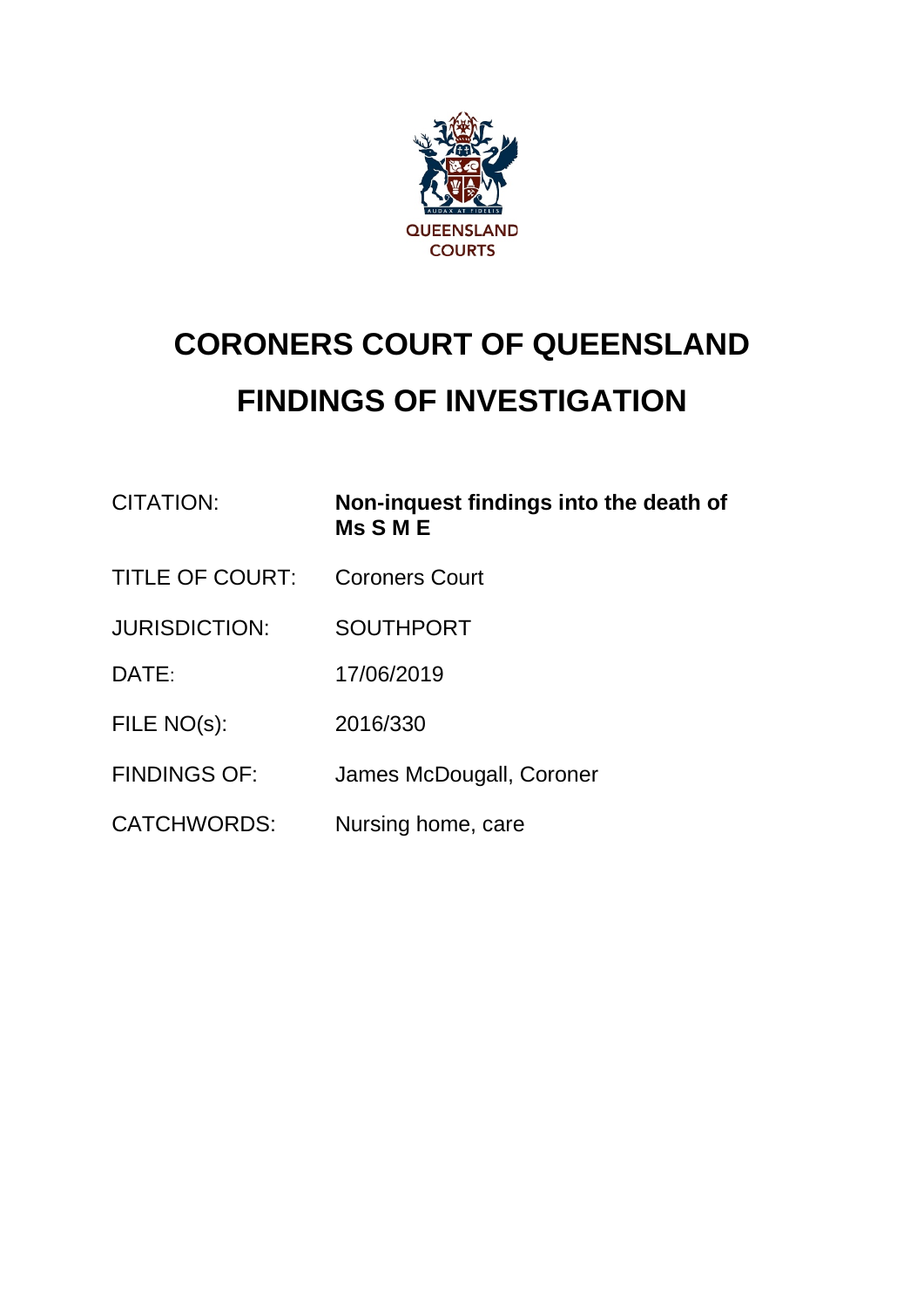## **Background**

Ms SME was 86 years old. She had resided at the Blue Care Yurana Aged Care facility at 129 Dennis Road Springwood since 23 November 2011.

On the morning of 18 January 2016 Ms SME's carers (Ms TA and Ms VD were giving her a sponge bath. During the bath Ms SME fell out of bed and hit her head on the floor. She was transported to Logan Hospital where she received treatment until Wednesday 20 January 2016. It was then determined to release her back into the care of Yurana Aged Care for ongoing palliative care. On readmission to Yurana, Ms SME's health deteriorated further. Ms SME's son attended the facility with a Catholic priest and they stayed with Ms SME until she died at approximately 6 pm on 21 January 2016.

## Autopsy

An autopsy was conducted on 28 January 2016 and an autopsy report dated 19 April 2016 was prepared by Dr Beng Ong. Dr Ong noted that Ms SME had a number of medical conditions including vascular dementia, hypertension, hypothyroidism and congestive cardiac failure with ischaemic heart disease.

Dr Ong noted that on admission to hospital after her fall, examination revealed an anterior scalp laceration which was stapled and bruising to the left shoulder, left anterior tibia region and right big toe. A CT scan of the brain was performed and showed the presence of a subdural haemorrhage extending along the falx and left tentorium cerebelli, measuring 11mm in mild thickness.

Dr Ong noted Ms SME was admitted for observation and conservative treatment. A rapid scan later that evening showed extension of the haemorrhage. There was a larger amount of haemorrhage extending along the internal hemispheric fissure and along the falx cerebri anteriorly and also posteriorly up to 20mm wide. There was an associated small amount of subarachnoid haemorrhage. There was no midline shift, uncal or tonsillar herniation. Atrophic changes were present.

Ms SME's condition was discussed with her son the next day. Due to her morbidity and age it was agreed that treatment would be palliative. Ms SME was subsequently discharged and returned to her nursing home on 20 January 2016 where palliative treatment continued. Ms SME's condition continued to deteriorate and she passed away on 21 January 2016.

Post mortem examination noted evidence of superficial head injuries with a sutured laceration of the left forehead. In addition there were bruises on the left shoulder, right big toe and right heel region.

A post-mortem CT scan showed extensive subdural haemorrhage in the cranial cavity. There were changes in keeping with vascular dementia. There was extensive coronary calcification in keeping with a history of known ischaemic heart disease.

Toxicology analysis of ante-mortem blood detected low levels of oxycodone and its metabolite.

Dr Ong concluded that based on the circumstances, including medical notes during hospitalisation, external post-mortem findings including post-mortem CT scan findings and toxicology results, cause of death was subdural haemorrhage due to or as a consequence of fall. Other significant conditions were noted to be ischaemic heart disease and vascular dementia. Dr Ong's opinion was that because of Ms SME's vascular dementia causing brain atrophy, subdural haemorrhage could manifest with milder trauma.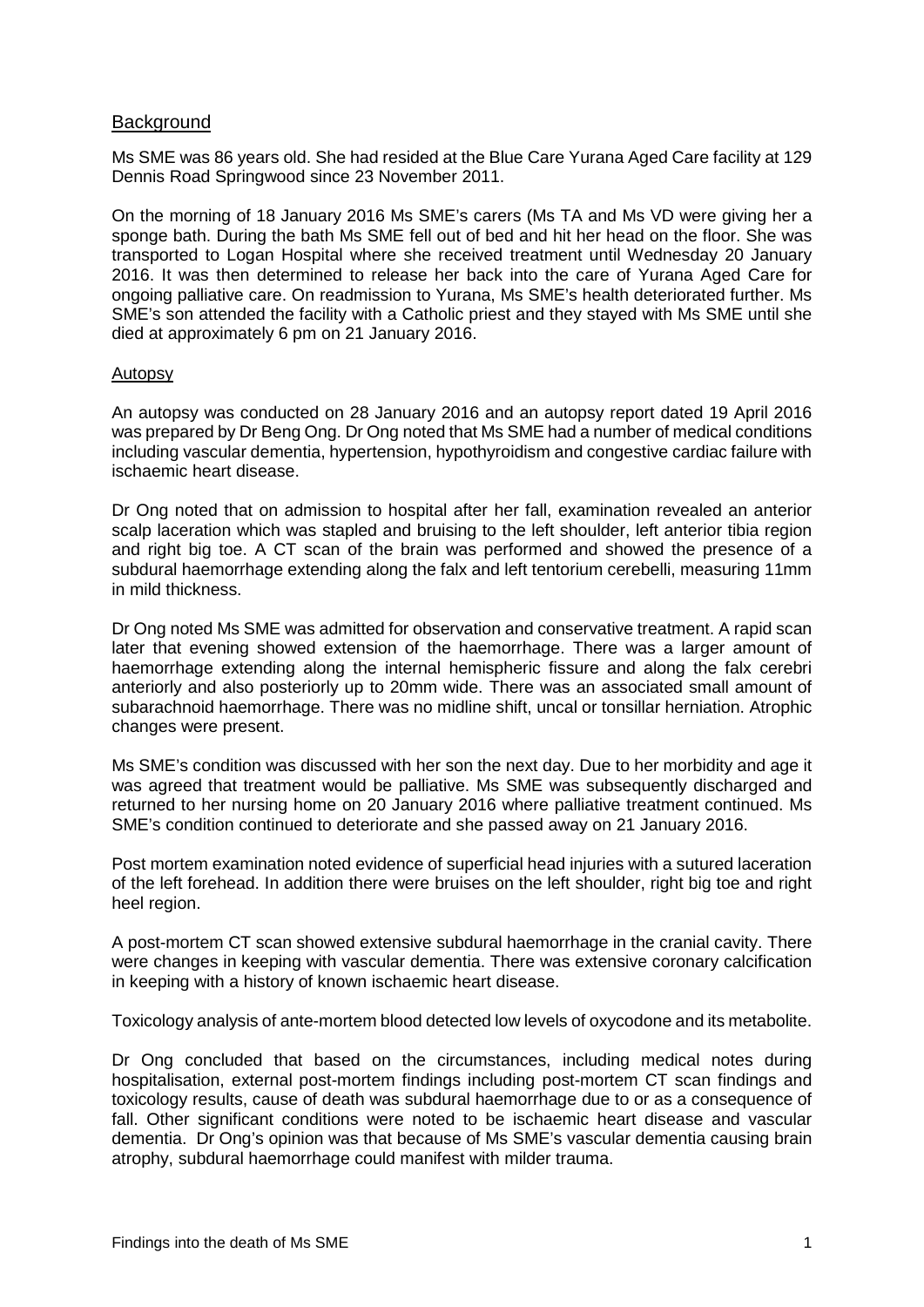## **Concerns**

Ms SME's son, Mr PE, who is a registered nurse, wrote on 21 February 2016 expressing a number of concerns.

Mr PE states that his mother was frequently left in faeces and as a result of inadequate cleaning of the peri area had to be sent to Logan hospital due to clotting of the kidneys. She was transferred for treatment to QEII Hospital for a week.

Mr PE has also complained about his mother being left in bed all day. He spoke several times to the team leader on shift who advised that the CN would call him but this never happened. He states he filled out feedback forms on several occasions and never got a response.

With respect to the fall itself, Mr PE stated that it was caused by his mother's bed being unsafe. In this regard, Ms SME was sleeping on a king single bed covered by a single bed air mattress resulting in a considerable misfit with the potential to shift the position of the patient and cause them to roll further than expected. He states that such a mattress set up would be considered dangerous and unacceptable in the facilities he has worked in.

He states that he made a complaint to the Department of Health and Aging (DOHA) about his mother's care, in relation to care not being provided as per the care plan and staff being unsure how to use the stand-up hoist and choosing to use a full hoist or leave his mother in bed. He states that he was denied paperwork later found to exist. Mr PE also complained to the Office of the Health Ombudsman (OHO) regarding his mother being "dropped" by staff.

## Statements of carers involved in the incident

The two carers who were bathing Ms SM at the time have provided sworn statements regarding the fall.

## Statement of Ms VD

Ms VD holds a Certificate III in Community Services and Aged Care. As at 18 January 2016 she had been working in aged care for 3 years. She had been working at Blue Care Yurana since 21 October 2014. Ms VD stated that she had received training from Blue Care in manual handling techniques when she started working at Yurana. This included theoretical and practical training.

On the morning of the incident Ms VD was working with Ms TA as her co-worker or partner. They were allocated to Blocks 4 and 5. Ms VD had worked with Ms TA on previous occasions (usually fortnightly). Ms TA and Ms VD first attended to residents who required only a one person assist. Ms SME was the first person requiring a two person assist that they attended to that day. While Ms TA was still attending to other patients, Ms VD started assisting Ms SME, who required a sponge bath before breakfast. Ms VD states that she looked at Ms SME's C22 form which provides information about her manual transfer requirements. Ms VD saw that Ms SME was positioned in the middle of the bed on her back and therefore she did not think Ms SME required repositioning with a slide sheet as she was in an appropriate position for a bed wash.

Ms VD has noted that Ms SME was a palliative care patient and her bed comprised a hospital grade normal spring mattress strapped with an air mattress on top. Ms VD prepared a bowl of water, towel and face washer and placed these on a table at the foot of Ms SME's bed, to the left hand side.

Ms TA entered the room a short time later. Ms VD had raised the top half of Ms SME's bed to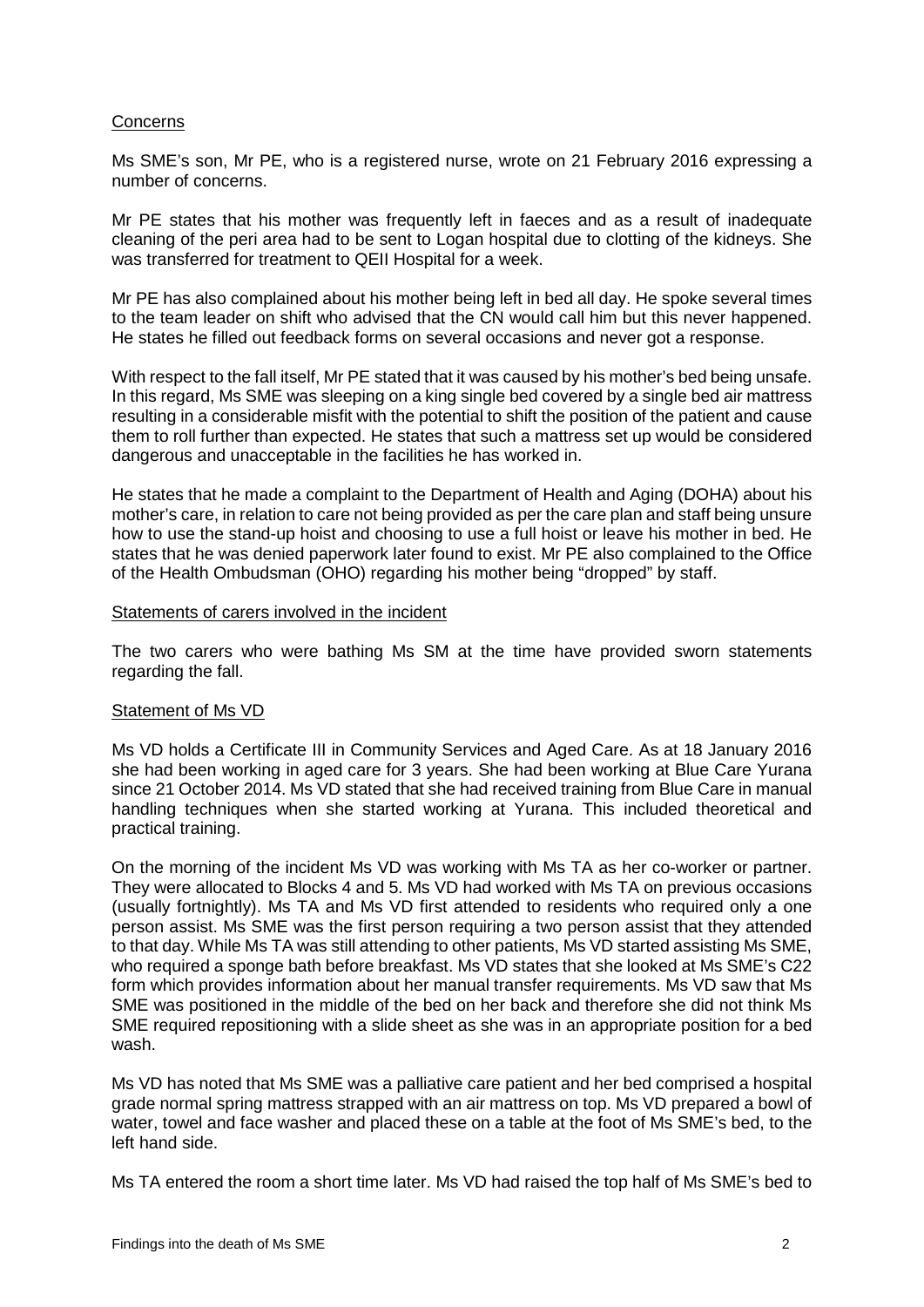an angle of 45 degrees so that Ms SME was sitting up for the wash. The carers washed her upper body then lowered the bed back down so that it was level and began to roll Ms SME onto her right side. Ms TA placed both hands on Ms SME, on her shoulder and hip and pulled Ms SME towards her and Ms VD used both hands to push Ms SME towards Ms TA.

Ms VD recalls that they had completed moving Ms SME onto her right side and that she was stationary and facing Ms TA. Ms VD recalls Ms SME being positioned in the middle of the bed. She asked Ms TA if she was all right holding Ms SME to which Ms TA said she was. Ms VD then turned away to rinse a face washer in the bowl of water. Almost immediately she heard Ms TA say "whoa whoa" and turned around to see that Ms SME had fallen onto the floor.

Ms VD called the Registered Nurse's phone number but there was no response. She then ran out of the room to get help while Ms TA stayed with Ms SME. Ms TD states she didn't activate the emergency call alarm because she was so close to the nurse's station that she chose to go there directly. The nurse's station was approximately 30 metres from Ms SME's room. On arriving at the station she saw Endorsed Enrolled Nurse (EEN) RT. She told EEN RT there was an emergency and Ms SME had fallen out of bed. On their way back to Ms SME, she and EEN RT encountered RN BK. She came with them.

The three (EEN RT, RN BK and Ms VD) returned to Ms SME's room and saw her lying on the floor. Ms VD estimates she was back in a matter of minutes after the fall. There was blood on the left side of Ms SME's head. Ms VD applied the washer until QAS arrived. QAS had been called by RN BK shortly after she entered the room. Ms SME was slow to respond but this was usually the case for her. QAS arrived within 5 minutes of being called. They washed the wound with salt water and applied a bandage and then took Ms SME to Logan Hospital. Ms SME was responsive to their questions.

Ms VD states she is unaware of any previous incidents involving Ms SME or of any other residents falling out of bed at the Yurana facility.

## Statement of Ms TA

Ms TA, the other carer attending to Ms SME at the time of her fall, has also provided a statement. Ms TA also has a Certificate III in Aged Care, obtained in New Zealand. She worked as a personal carer at a nursing home called Longview in Wellington New Zealand and had been working at Yurana since April 2009 at the date of the incident.

Ms TA has stated that she received training in manual handling techniques when she started working at Yurana. This involved both theoretical and practical training and she received further training in 2015. The training included practical demonstrations in how to use hoists and slide sheets.

Ms TA was working the morning shift on 18 January 2016 and was allocated to Blocks 4 & 5 with Ms VD as her co-worker. Blocks 4 and 5 were for high care residents. Ms VD and Ms TA first attended to the one person assists. They then moved on to the two person assists. Ms SME was the first two person assist that morning. Ms VD said that she was going to start preparing Ms SME for her care. Ms TA attended to two more one person assists and then joined Ms VD in Ms SME's room. Ms VD had elevated the top half of Ms SME's bed so she was sitting up with the bed at an incline of 45% and Ms VD had removed Ms SME's top and was washing her face.

Ms TA's recollection is that the air mattress Ms SME was sleeping on was fully inflated. Ms TA says she immediately went to assist Ms VD. She states that she did not look at Ms SME's CP22 (manual handling cards) form, which contained all relevant and updated information about her manual transfer requirements. She states however that she had considered this document previously. After entering the room and assisting Ms VD with drying Ms SME and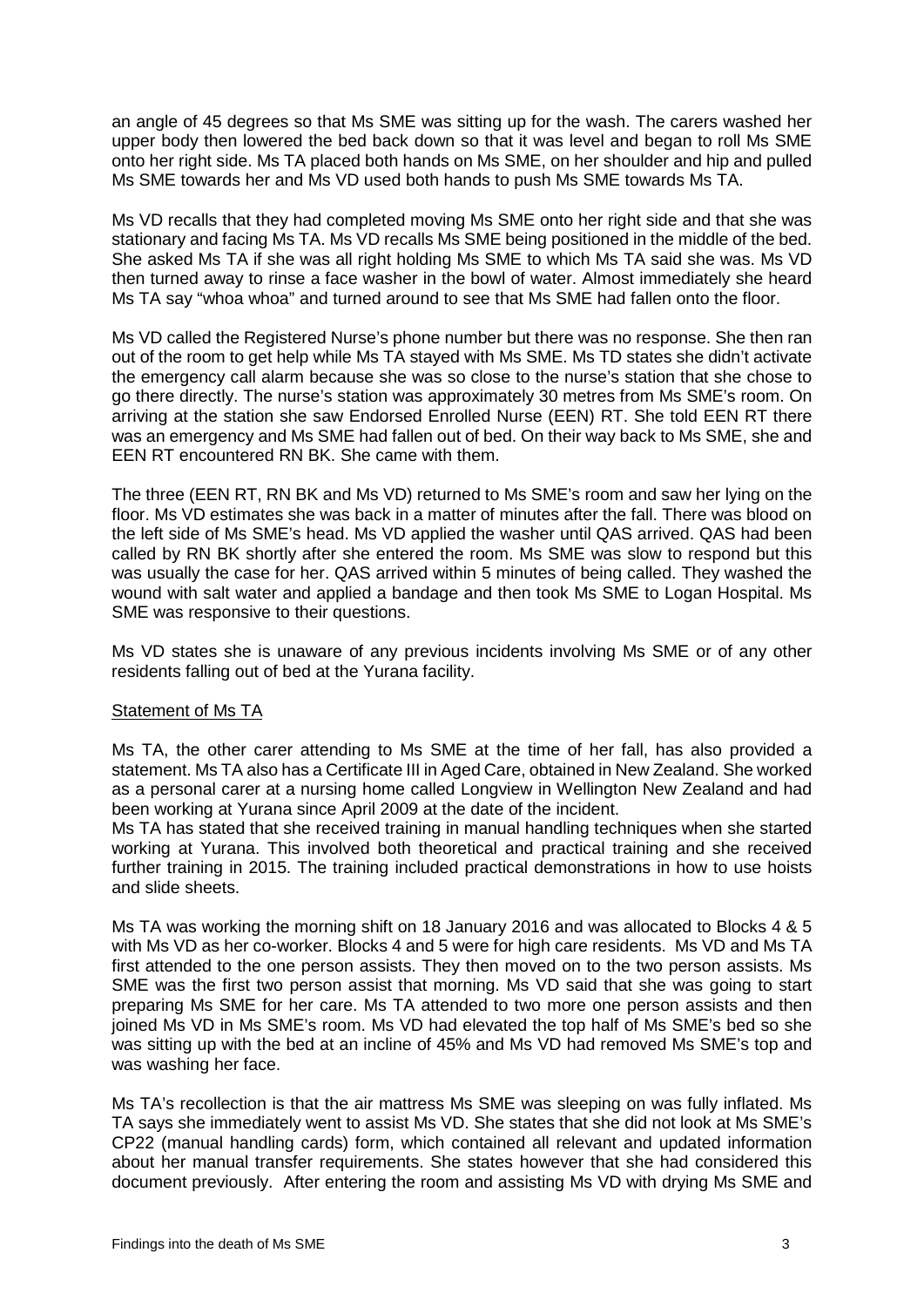applying creams, the two carers then lowered the top half of the bed so it lay flat in preparation for turning Ms SME on her side and washing her back.

Ms TA states that Ms SME was lying flat on her back in the middle of the bed. She (Ms TA) put one hand on Ms SME's shoulder and one on her hip and rolled her towards herself while Ms VD, on the other side of the bed, assisted by pushing Ms SME towards Ms TA. After the roll Ms SME was lying in a stationary position on her right side, at an estimate 15-20cm from the side of the bed nearest Ms TA.

Ms TA's recollection is that she was speaking to reassure Ms SME while Ms VD was washing her back with a face washer, with a hand on Ms SME's back to support her. Ms TA states she was looking at Ms SME and reassuring her when suddenly she rolled onto her (Ms TA) and slid down Ms TA's left leg. Ms TA states that she tried to guide Ms SME onto the floor with her body but could not prevent her falling onto the floor. Ms TA states that she does not know why Ms SME fell, she fell very quickly and Ms TA did not have time to react. Ms TA states that Ms VD was on the other side of the bed, facing towards her, when Ms SME fell. Ms TA does not refer in her statement to Ms VD turning to rinse the washer. The reason for this omission is not clear.

Ms TA recalls Ms VD trying to call a nurse on the telephone but being unable to get anyone so then leaving the room to get help. Ms TA states that she collected a face washer and pressed it to Ms SME's head. Ms SME was lying on her left side and Ms TA held her hand and did not move her. Ms SME was responsive and her speech was not affected.

Ms TA states Ms VD returned less than 5 minutes later with Endorsed Enrolled Nurse RT and Registered Nurse BK. She (Ms TA) assisted RN BK by rolling Ms SME onto her back on the floor using a slide sheet and Ms VD took over with holding the washer to Ms SME's head. QAS arrived a short time later.

Ms TA says that she and Ms VD applied care to Ms SME that morning in the same way as always. She states she is unaware of any previous incidents involving Ms SME or any other residents.

## Incident Analysis Report

An incident analysis was conducted by the Aged Care Facility and provided to me.

The incident report provides fairly similar information to the information in the statements above. It notes that once both Ms TA and Ms VD were in the room and Ms SME's top had been washed, the two carers prepared to roll Ms SME. They assessed Ms SME was in the correct position in the bed to facilitate a roll. Ms VD was on Ms SME's left hand side, Ms TA was on her right. Ms VD lifted Ms SME's left leg and Ms TA leaned over her upper torso and put her hands under Ms SM's back. Ms VD positioned her right had under Ms SME's shoulder and bottom and the two carers then at the same time pulled and pushed Ms SME onto her right side. Ms SME was facing Ms TA who was speaking to reassure her. Ms TA left both hands on Ms SME (left hand on shoulder and right hand on hip) offering reassurance. Ms VD then asked Ms TA if she was all right and removed her hand from supporting Ms SME and turned to the bedside table to get a bowl. As she turned she heard Ms TA cry out and saw Ms SME falling towards Ms TA. Ms TA tried to break Ms SME's fall with her body but was unsuccessful. Ms SME landed on her left side and was bleeding heavily from her head. Ms VD ran out of the room to the nurses' station and at the same time dialled 205 on the DECT phone but there was no answer. Ms VD returned with an RN and EN. Ms TA assisted the RN to lie Ms SME on her back and took observations. The RN called 000 and QAS arrived within

5-7 minutes.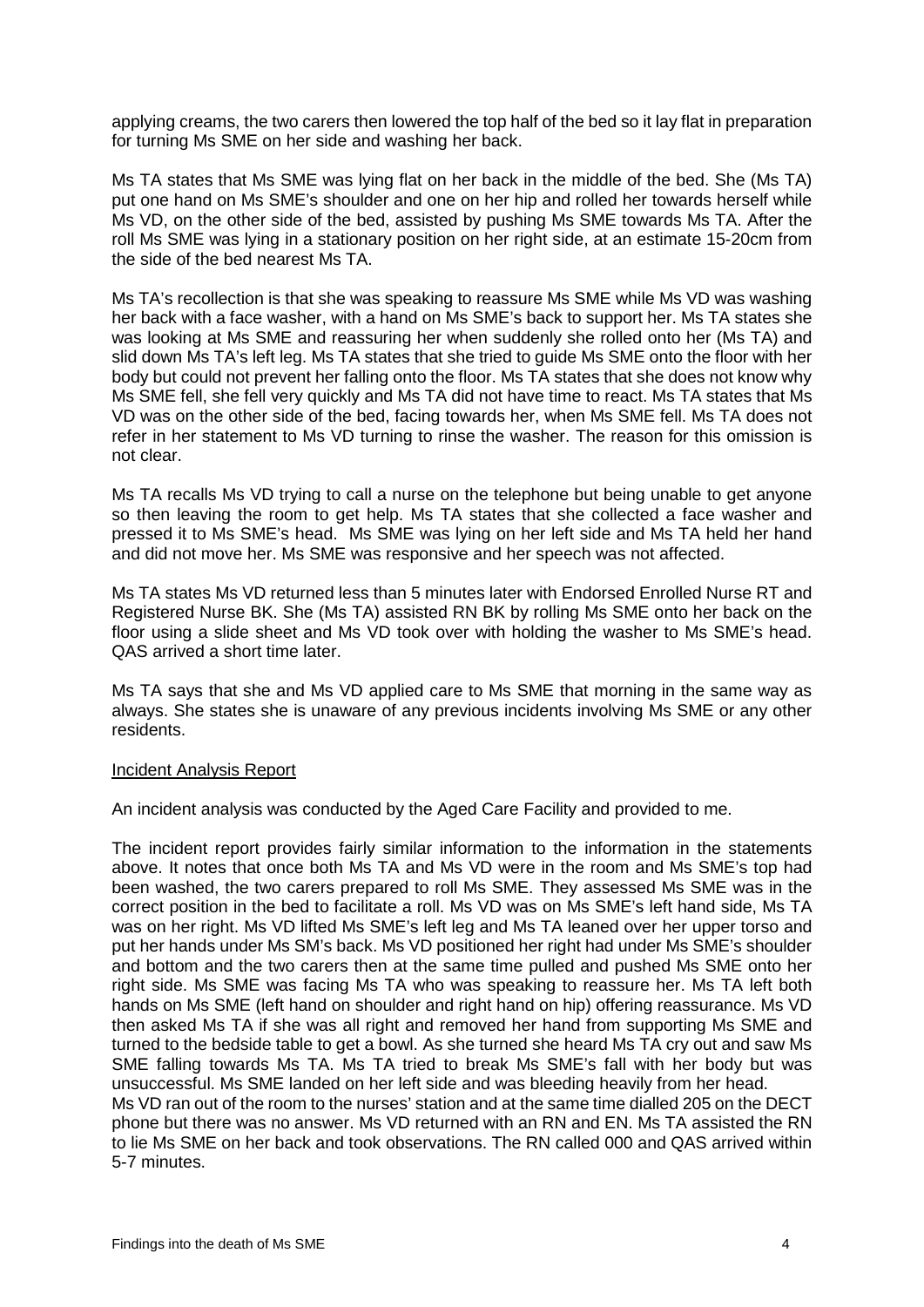## Resident factors

Ms SME was noted to have a medical history of: R CVA (cerebrovascular accident) with a left sided weakness due to a right sided hemiplegia, dementia, CCF (congestive cardiac failure), hypertension, IHD (Ischaemic Heart Disease), depression, arthritis, osteoporosis, doubly incontinent, moderate cognitive impairment. Ms SME was also noted to be overweight and a high falls risk. Her RMS hygiene and grooming plan included a note of significant falls to the left with an inability to correct her own posture and with limited dexterity to manipulate buttons, zips, inability to raise arms over head or to move lower limbs, therefore requiring full assistance. She was noted to have been recently confined to bed for two weeks following a diagnosis of a crush to the lumbar vertebrae on 9 September 2015.

In terms of Ms SME's movement care plan, it was noted she required a 2 person assist with up and down bed mobility, 2 persons to physically assist her with rolling on bed, and required the use of a slide sheet to assist with rolling in bed and required full assistance with regency chair use.

Ms SME's CP22 had been last reviewed by a physiotherapist on 8 December 2015. The manual handling card recorded the use of bedrails and a slide sheet for bed mobility on 8 December 2015. It was noted that bedrails had been prescribed by a GP on 8 December 2015 and should be in use when resident in bed. Directions included to explain tasks to resident and ask her to assist as able and it was noted Ms SME also required 2 hourly repositioning to maintain skin integrity.

## Individual staff factors

In terms of individual factors of the carers it was noted that Ms TA had completed manual handling training on 5 March 2015 and Ms VD on 21 October 2014. Ms TA had previously mentioned to Ms VD that she had fluid on her knee but did not mention pain at the time of the incident. With respect to team factors, Ms VD and Ms TA were noted to work fortnightly together and to be comfortable working together. The RN was on duty at the time and all staff were Blue care staff. With respect to workload, was noted that neither staff member was fatigued due to shift patterns.

## Workplace and environment factors

A number of workplace factors were considered. With respect to environment, Ms SME's room was noted to be a refurbished room and to be clutter free and well ventilated, with the bed in the middle, allowing staff to access the bed from both sides. With regards to equipment the bed was noted to be a 1010mm by 1990mm bariatric bed in good working order. The bed height at the time of the incident was approximately 930mm. A CuroCell air mattress was on the bed mattress, strapped in with two horizontal straps and two vertical straps. The air mattress was 860mm wide and 1960mm long. Slide sheets were available and in good condition. With respect to policy and protocols, CP22 was located in the resident wardrobe and a mobility care plan was on the resident management system. It was noted that manual handling training provides training in the use and demonstration of knowledge at an organisational and local level, risk minimisation, principles of safe manual handling, knowledge of safe people handling, safe transfer of client in bed, safe use of hoists, assisted standing transfers. This training is provided in combined theory and practice delivery.

The report noted that the call system including the emergency call systems were in working order and available in the resident's room. It was noted also that incident management processes were in place.

The report found that incomplete repositioning of Ms SME in the middle of the bed without the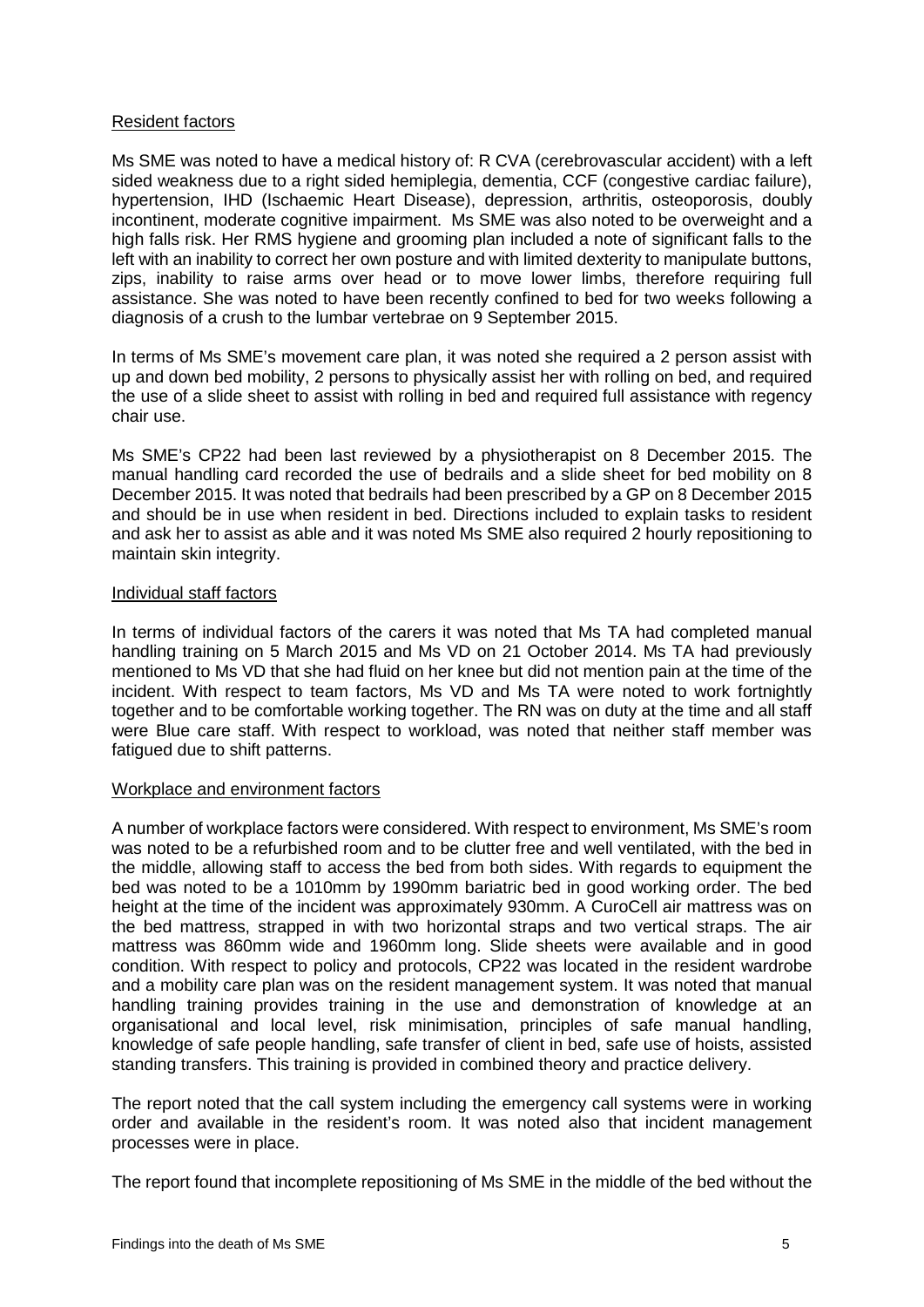use of a slide sheet before facilitating the roll may have led to Ms SME's fall.

## Recommendations

The following recommendations arose from the Incident Analysis Report.

*Recommendation 1*:

All staff to go through manual handling training and the appropriate use of slide sheets, focusing on use with rolls. Include a focus on position of residents in bed, angle and height of bed.

*Recommendation 2*:

Safety observations are to be carried out throughout shifts by registered staff to ensure that staff are using slide sheets appropriately when rolling residents, with a focus on technique.

*Recommendation 3*:

Training with all staff to occur re the CP22 and mobility care plans including accessibility and reading and interpreting the care plan accurately.

## *Recommendation 4*:

Training to be provided to all staff in the use of the call bell with a focus on emergency call bell and response expectations.

According to the Incident Analysis Report all recommendations have been actioned by the nursing home.

## Additional Material Requested

Following receipt of the above, further information was requested from the Facility Manager, including:

- An overview of Ms SME's history (with details of care plans, manual handling, falls risk and recent medical treatment);
- Details as to how the above Incident Review was undertaken by the nursing home and including details of all applicable policies in place mentioned in the review and how the recommendations made were formulated and implemented;
- Specific details of the mattress used by Ms SME including suitability for residents with limited mobility and high falls risk.

Following this, statements were provided by Ms LF, General Manager Metro South Blue Care and by Ms AW, Integrated Service Manager for Logan River Valley Blue Care.

## Statement of Ms LF, General Manager, Blue Care, Metro South

A statement has been provided by Ms LF. Ms LF has stated that her role, as General Manager Metro South, is to provide management and direction to Metro South services and focus on the development and delivery of quality customer centric experience consistent with the service model framework.

She has stated that following an incident such as the one involving Ms SME a comprehensive analysis of the event is conducted and learnings are shared at a local, cluster and organisational level. Specifically, at an organisational level, the event and subsequent analysis are considered by the Quality Council, a function of which is to consider learnings from incidents and develop ways to improve practices and outcomes for clients.

In June/July 2016 the Quality Council developed a new safety campaign called the Three Second Campaign. According to Ms LF's statement, the purpose of the Three Second Campaign is to remind clinical and care staff to pause for three seconds before performing a task and to think about what they are doing and how to do it properly, the idea being to have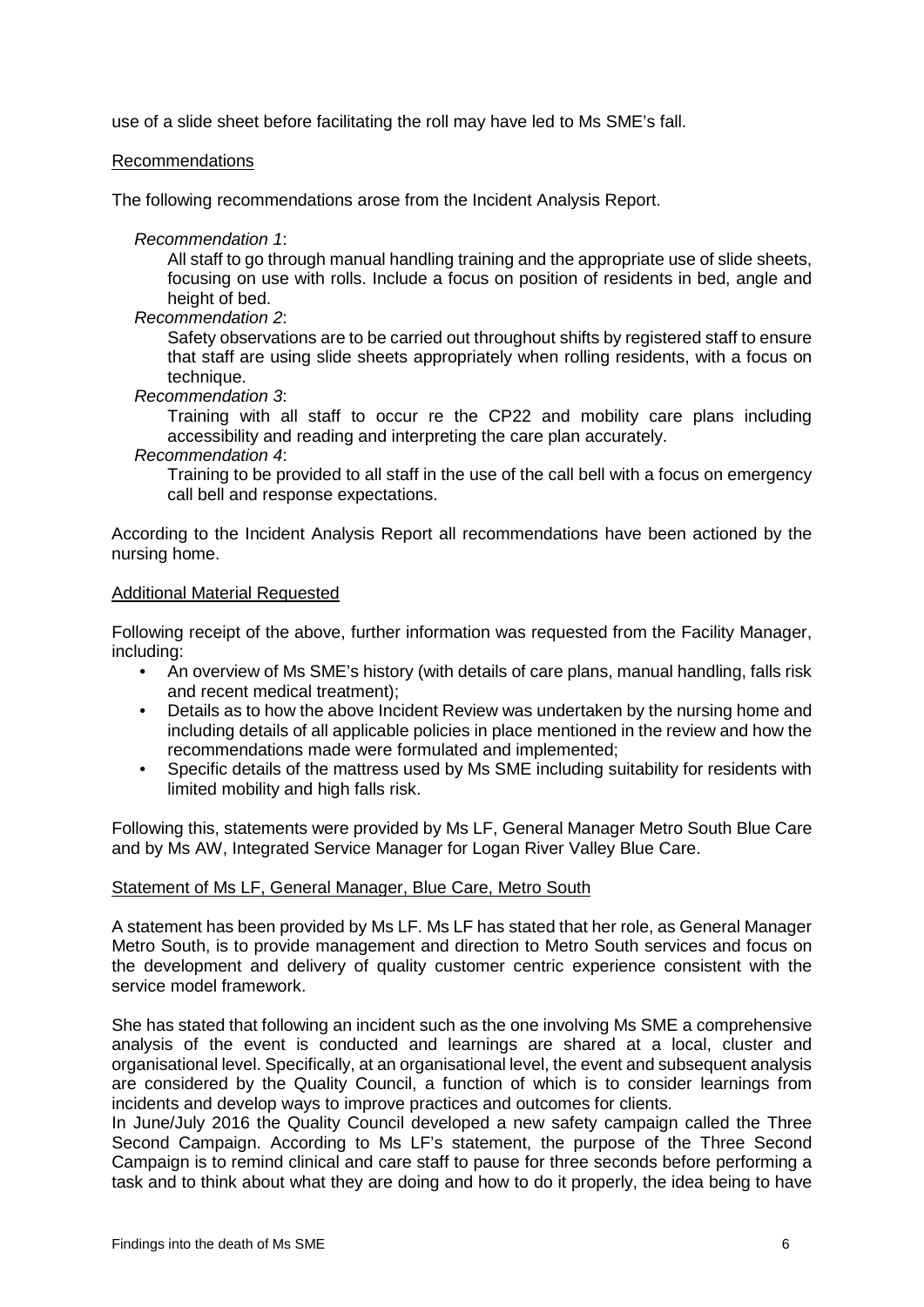staff stop and make a conscious decision to perform tasks correctly to avoid incident.

The Three Second Campaign was developed due to risks identified by the Quality Council whereby clinical and care staff had been appropriately trained to perform manual handling tasks but were not following instructions for various reasons, including rushing to complete a task. Ms LF has stated that while the Three Second Campaign was not developed directly in response to Ms SME's incident the event contributed to concerns of the Quality Council that staff were making behavioural choices not to follow correct manual handling procedure.

Ms LF has stated that the Three Second Campaign was rolled out in the Metro South cluster in August 2016. She has stated that Blue Care intends to continue to promote the Three Second Campaign by including it in regular safety training and reminding staff through an online presence.

## Statement of Ms AW

A statement has also been provided by Ms AW, the Integrated Service Manager for Logan River Valley. She provides overarching management for Blue Care aged care and respite facilities including at Yurana. Her responsibilities include supervising human, financial, and material resources and well as planning, coordinating and evaluating the delivery and standard of these services. She is primarily based at Yurana and travels to other services. She does not provide direct care to clients.

Ms AW has stated that whilst she has an independent recollection of Ms SME her understanding of her individual everyday care requirements is limited so she has had recourse to Ms SME's file.

Ms AW has stated that Ms SME was admitted to Yurana on 23 November 2011 after having been transferred from the Blue Care Toowoomba facility, in order to be closer to her family. She was a high care resident. At the time of her death she suffered from the following comorbidities: congestive cardiac failure, dyslipidaemia, hypertension, lumbo-sacral spondylosis, obesity and osteoarthritis. In addition she suffered from right side hemiplegia and had a significant lean to the left with no ability to correct her posture. A comprehensive medical assessment was performed by Dr KW on 5 December 2015 and has been provided to the Coroner.

Ms AW has stated that in addition to the care she received from nursing staff and personal care staff at Yurana Ms SME was reviewed by her GP, Dr KW on at least a weekly basis. She also received treatment from allied health professionals including physiotherapists, occupational therapists and dieticians.

With respect to the medical treatment received in the six months prior to her death, Ms AW stated the following:

Ms SME suffered skin breakdown in pressure affected areas such as the sacrum and buttocks. This led to her obtaining an air mattress in December 2015, discussed further below.

Ms SME also experienced recurrent UTIs for which she was prescribed a short course of antibiotics on each occasion. On 25 August 2015 Ms SME's GP decided to transfer her to hospital after a 4 day course of Keflex was not effective against a UTI. She was discharged to Yurana later the same day to continue with oral antibiotics.

On 29 June Ms SME had two skin cancer lesions excised by her GP. Another was removed from her left forearm on 6 October 2015. These were sutured and attended to by nursing staff.

From around August 2015 Ms SME experienced increasingly severe lower back pain for which she was given PRN analgesia (Panadol and Oxynorm) usually with effect. However on 26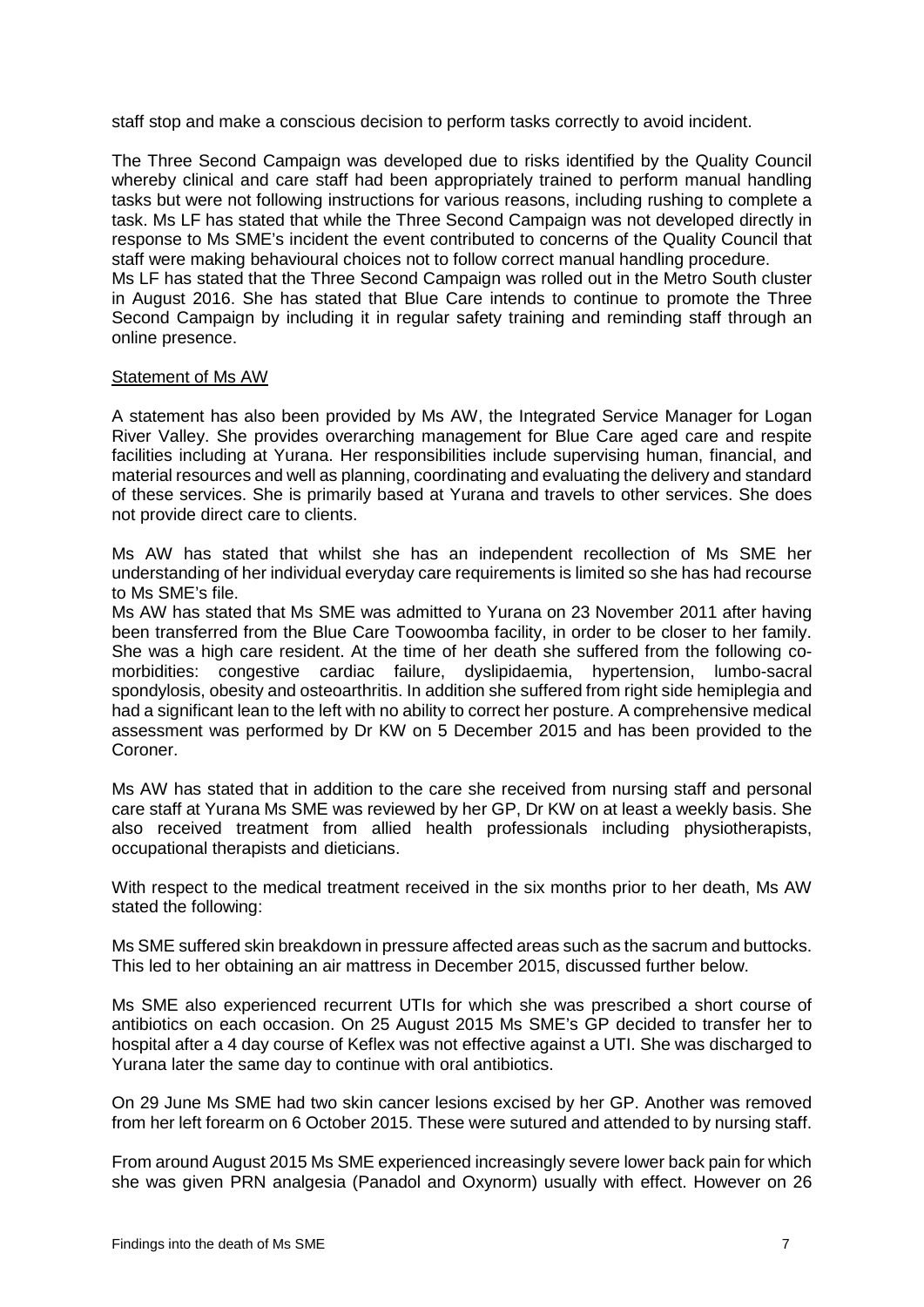August 2015 she was transferred to Logan Hospital following an episode of uncontrolled pain with PRN Oxynorm and paracetamol having little effect. She was discharged back to Yurana the following day and her GP reviewed and increased the OxyContin dose to 20mg BD. She continued to experience back pain.

On 9 September 2015 Yurana was informed that an X-ray performed on Ms SME's lumbar spine while she was admitted to Logan Hospital revealed a crush fracture of the lumbar vertebrae. Ms SME was then confined to bed rest with no hoisting and continued pain relief pending formulation of a care plan or receipt of documentation regarding the location and severity of the fracture (discussed below).

Ms SME also had issues with a chesty cough and possible aspiration pneumonia (treated with Augmentin) and problems with swallowing (in relation to which a dietician updated her care plan to require more fluids). Other than this Ms SME did not receive any further medical treatment other than regular ongoing GP reviews, prior to the incident on 18 January 2016.

In terms of the care plans and risk assessments in place Ms AW advised that baseline assessments are conducted of residents' overall health status and care requirements. In addition, residents' care needs are assessed every three months or as required and the outcome of these assessments determines the care strategies in the resident's care plan. Residents' assessments and care plans are available to staff via the Residential Management System (RMS) software. In addition to care plans, there are manual handling cards (CP22) for each resident which are a quick reference tool to determine the resident's mobility, seating, bathing, transfer, toileting and bed mobility assistance requirements. These are located in a prominent position in each resident's room. All care staff are required to look at the CP22 card before providing any care to the resident. This is to ensure that the correct and most up to date manual handling technique for the resident's care is used. Ms SME's CP22 was located on the inside of her cupboard door above where her personal belongings are kept.

Ms AW has stated that Ms SME underwent a number of assessments and care plan reviews in the 12 months prior to her death. These were performed by qualified nursing staff, her GP Dr KW and allied health professionals including physiotherapists and occupational therapists. An overview of the care plans and changes to these for the 12 months prior to Ms SME's death have been provided. The movement care plan was updated by the GP on 2 December 2015 and then the physiotherapist on 8 December 2015 to reflect the change in transfer requirements following the lumbar crush fracture. It included the following *"Two person assist with transfers. Use of slide sheets for all bed mobility."*

With respect to Blue Care's internal review Ms AW notes that she conducted this with the assistance of Clinical Manager Ms SdlA and Metro South Support Officer Ms AJ. The review process included conducting formal interviews, with clinical and care staff involved in the incident, reviewing clinical records, re-enacting a slide sheet roll and recording details of Ms SME's room and the equipment involved in the incident. Based on the information gathered the reviewer's developed a series of recommendations which they considered would, if implemented, reduce the risk of a similar incident occurring in the future. The report containing the findings of the review was provided to General Manager, Ms LF and Care Governance and Quality Manager, Ms JK for input into the findings of the review and approval of the suggested recommendations. The report and its recommendations were also considered by Blue Care's Quality Council with a view to sharing the learnings at an organisational level.

Ms AW noted that the recommendations in the report had all been completed. She noted in particular in relation to each recommendation:

*The training of clinical and care staff is monitored using the Learning Management System (LMS) which issues an alert when updated training is due. Safety observations are carried*